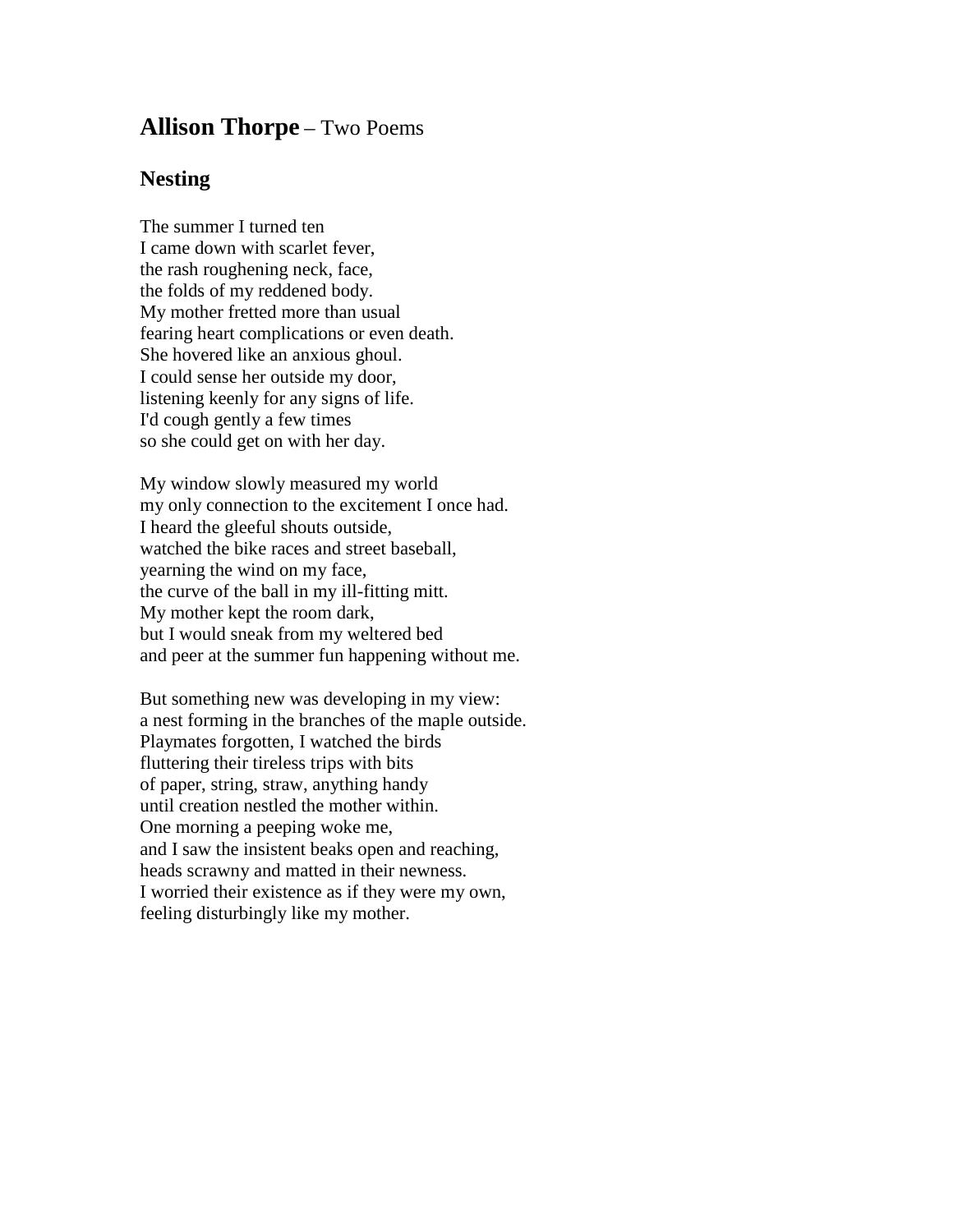Then done day the birds were gone, my vigilance brought to an abrupt end. I begged to go outside and jump into life once more, but my mother had the *better safe than sorry* mindset. Long after the itchy redness had peeled and the sore throat allowed firmer food than broth, my mother still fussed over me, cutting sandwiches into cleaved bits in case some stinging swallow remained.

With just a wisp of summer left, I was finally released. Roller skates in hand I hurried the stairs into a new world: a wild riot of colors, everything brighter, fresher, the air a delirious rapture of scents, my ears picking up mowers and radios and women laughing. I looked back to our house, my sanctuary of illness and felt alien from it. I marveled this newfound freedom, how far from home our wings might carry us.

## **Sophie**

She prowls libraries hunting books with clean slates and checks them out

Clicks her cowboy boots along art gallery halls contemplating canvas strokes dismissed by others

Picks up the penny dead in the gutter even the dog will not stop to sniff

As rock and rap spill from car windows she is the one sitting in the park listening to the church bells chime